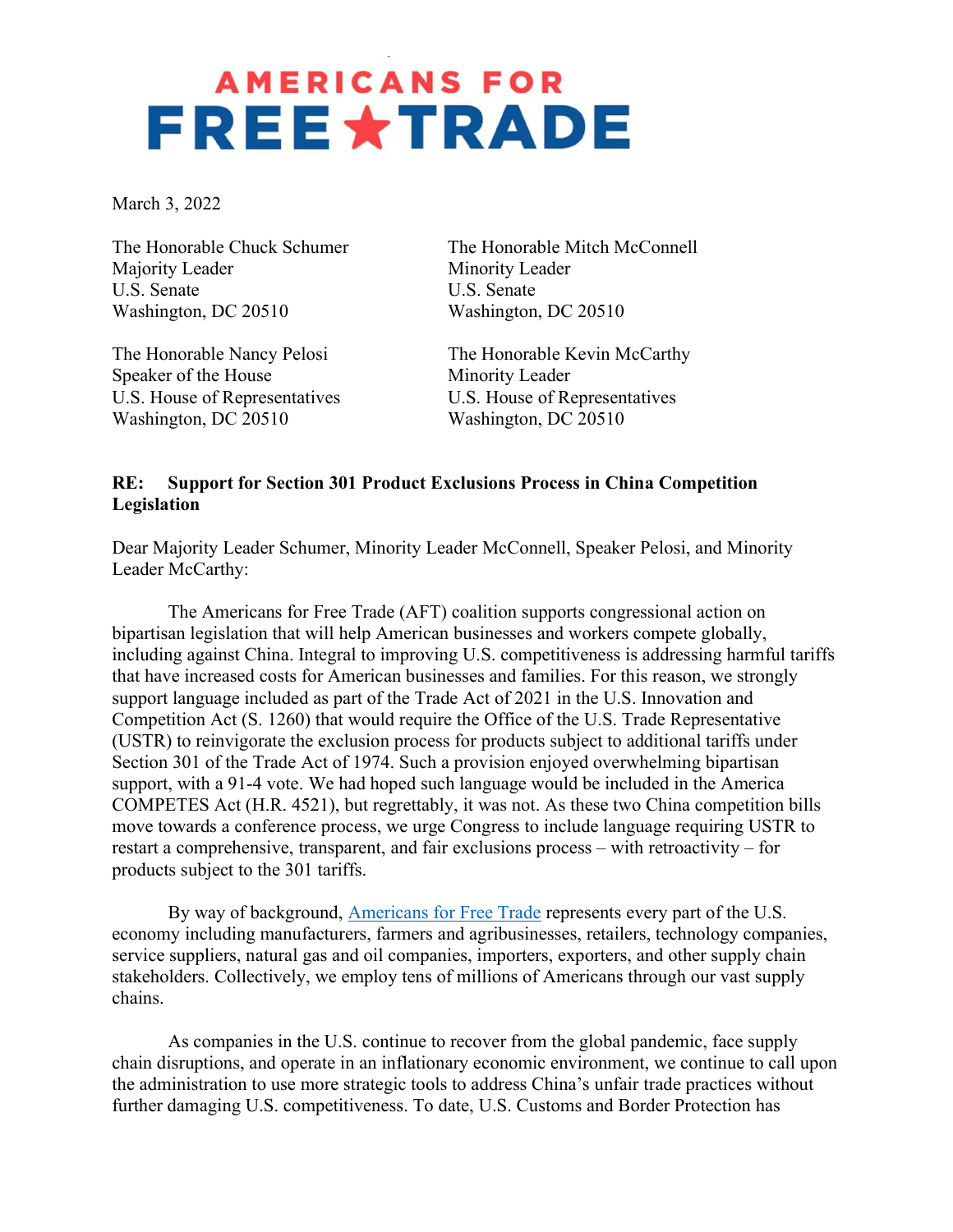## **AMERICANS FOR FREE\*TRADE**

assessed nearly \$127 billion dollars in tariffs from U.S. companies who import products from China. These taxes increase the cost of doing business in the United States and place a financial burden on U.S businesses – negatively impacting their ability to invest in their companies, hire more American workers, and remain competitive globally.

While we continue to call for an end to the additional tariffs on U.S. companies as well as China's retaliatory tariffs, we believe reinstituting the section 301 exclusion process is critical to providing interim relief for U.S. businesses. According to a recent Moody's Investor Service Report, the tariffs "hit American businesses and consumers hardest," with China absorbing only 7.6 percent of the tariffs "while the rest of the tab was picked up by Americans." Further, recent articles have highlighted that the tariffs are having a modest but real impact on inflationary pressures.<sup>1</sup> A new, comprehensive, transparent, and fair exclusions process would help alleviate the economic burden on American businesses and consumers.

We welcomed USTR's announcement in October to open an exclusions process for a limited set of products. However, that process is only available to approximately 1 percent of the original exclusion applications and USTR has yet to announce any new exclusions from the process. To provide meaningful relief, a more robust process is needed. This view is shared by at least 141 bipartisan House members and 41 bipartisan Senators who recently wrote to Ambassador Tai urging USTR to open a broader exclusions process.

Absent a clear indication from USTR that it will use its authority to provide a comprehensive, transparent, and fair exclusions process, Congress must act. We therefore urge Congress to include language in a conferenced China bill that would require USTR to reinstitute a comprehensive, transparent, and fair exclusions process – with retroactivity – for products subject to the section 301 tariffs.

Sincerely,

| <b>Accessories Council</b>                      |
|-------------------------------------------------|
| $ACT$ The App Association                       |
| Agriculture Transportation Coalition (AgTC)     |
| ALMA, International (Association of             |
| Loudspeaker Manufacturing and Acoustics)        |
| American Apparel & Footwear Association         |
| (AAFA)                                          |
| American Association of Exporters and           |
| Importers (AAEI)                                |
| <b>American Association of Port Authorities</b> |
| <b>American Bakers Association</b>              |

American Bridal & Prom Industry Association (ABPIA) American Chemistry Council American Clean Power Association American Coatings Association, Inc. (ACA) American Down and Feather Council American Fly Fishing Trade Association American Home Furnishings Alliance American Lighting Association American Petroleum Institute American Pyrotechnics Association American Rental Association

<sup>&</sup>lt;sup>1</sup> See the attached list of articles discussing the section 301 China tariffs' contributions to U.S. inflation woes.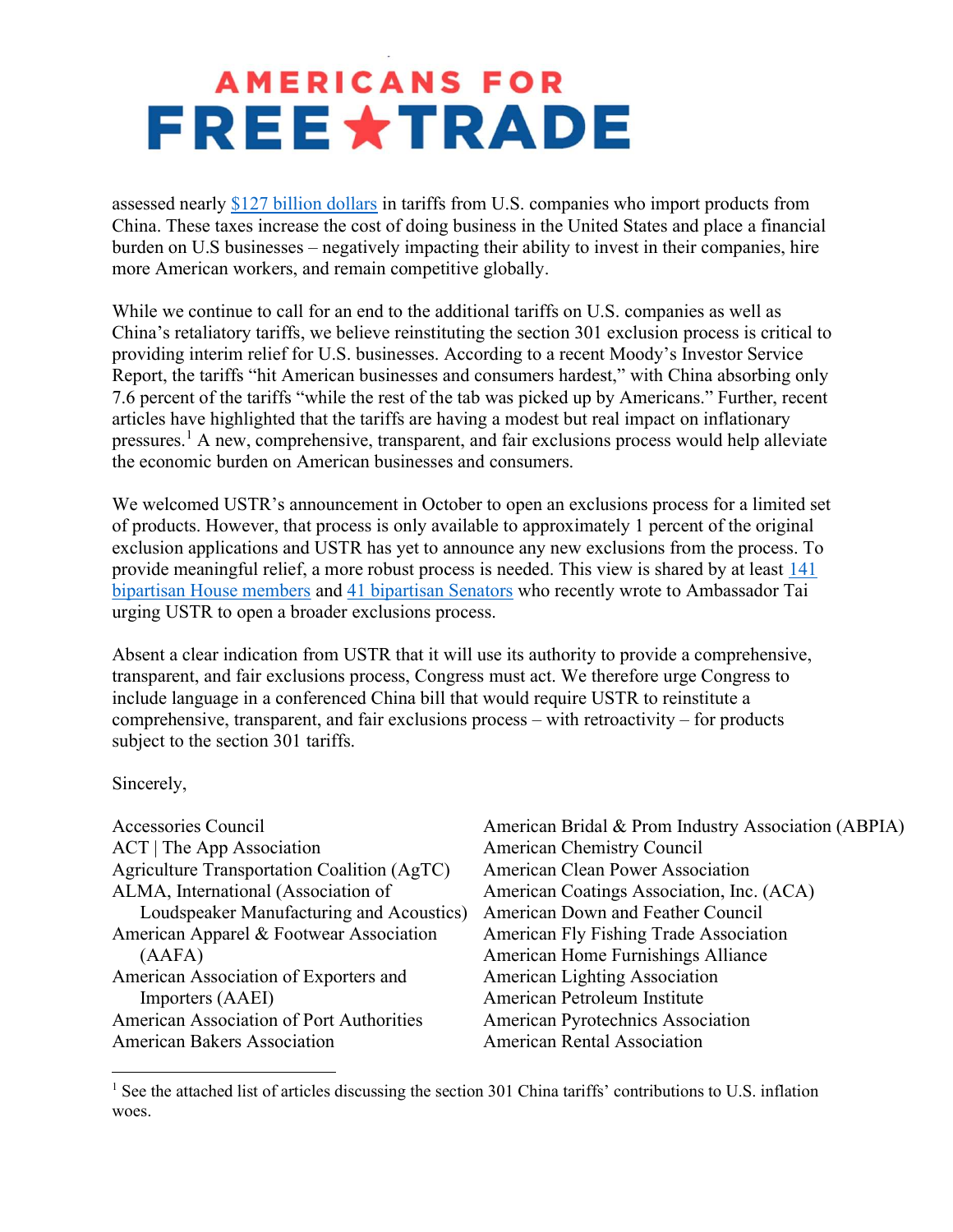## **AMERICANS FOR FREE \* TRADE**

American Seed Trade Association American Specialty Toy Retailing Association American Trucking Association Arizona Technology Council Arkansas Grocers and Retail Merchants Association Association For Creative Industries Association for PRINT Technologies Association of American Publishers Association of Equipment Manufacturers (AEM) Association of Home Appliance Manufacturers Auto Care Association Beer Institute BSA | The Software Alliance Business Alliance for Customs Modernization California Bottled Water Association California Retailers Association Can Manufacturers Institute Carolina Loggers Association Central States Bottled Water Association Chemical Industry Council of Delaware (CICD) Coalition of New England Companies for Trade (CONECT) Coalition of Services Industries (CSI) Colorado Retail Council Columbia River Customs Brokers and Forwarders Assn. Computer & Communications Industry Association (CCIA) Computing Technology Industry Association (CompTIA) Consumer Brands Association Consumer Technology Association Council of Fashion Designers of America (CFDA) CropLife America Customs Brokers & Freight Forwarders Assn. of Washington State Customs Brokers & Freight Forwarders of Northern California Distilled Spirits Council of the United States Electronic Transactions Association

Energy Workforce & Technology Council Experiential Designers and Producers Association Fashion Accessories Shippers Association (FASA) Fashion Jewelry & Accessories Trade Association Flexible Packaging Association Florida Ports Council Florida Retail Federation Footwear Distributors and Retailers of America (FDRA) Fragrance Creators Association Game Manufacturers Association Gemini Shippers Association Georgia Retailers Global Business Alliance Global Chamber® Global Cold Chain Alliance Greeting Card Association Halloween Industry Association Home Fashion Products Association Home Furnishings Association Household and Commercial Products Association Idaho Retailers Association Illinois Retail Merchants Association Independent Office Products & Furniture Dealers Association (IOPFDA) Indiana Retail Council Information Technology Industry Council (ITI) International Association of Amusement Parks and Attractions (IAAPA) International Bottled Water Association (IBWA) International Foodservice Distributors Association International Housewares Association International Warehouse and Logistics Association International Wood Products Association ISSA - The Worldwide Cleaning Industry Association Jeweler's Vigilance Committee Juice Products Association (JPA) Juvenile Products Manufacturers Association Leather and Hide Council of America Licensing Industry Merchandisers' Association Los Angeles Customs Brokers and Freight Forwarders Assn. Louisiana Retailers Association Maine Grocers & Food Producers Association Maine Lobster Dealers' Association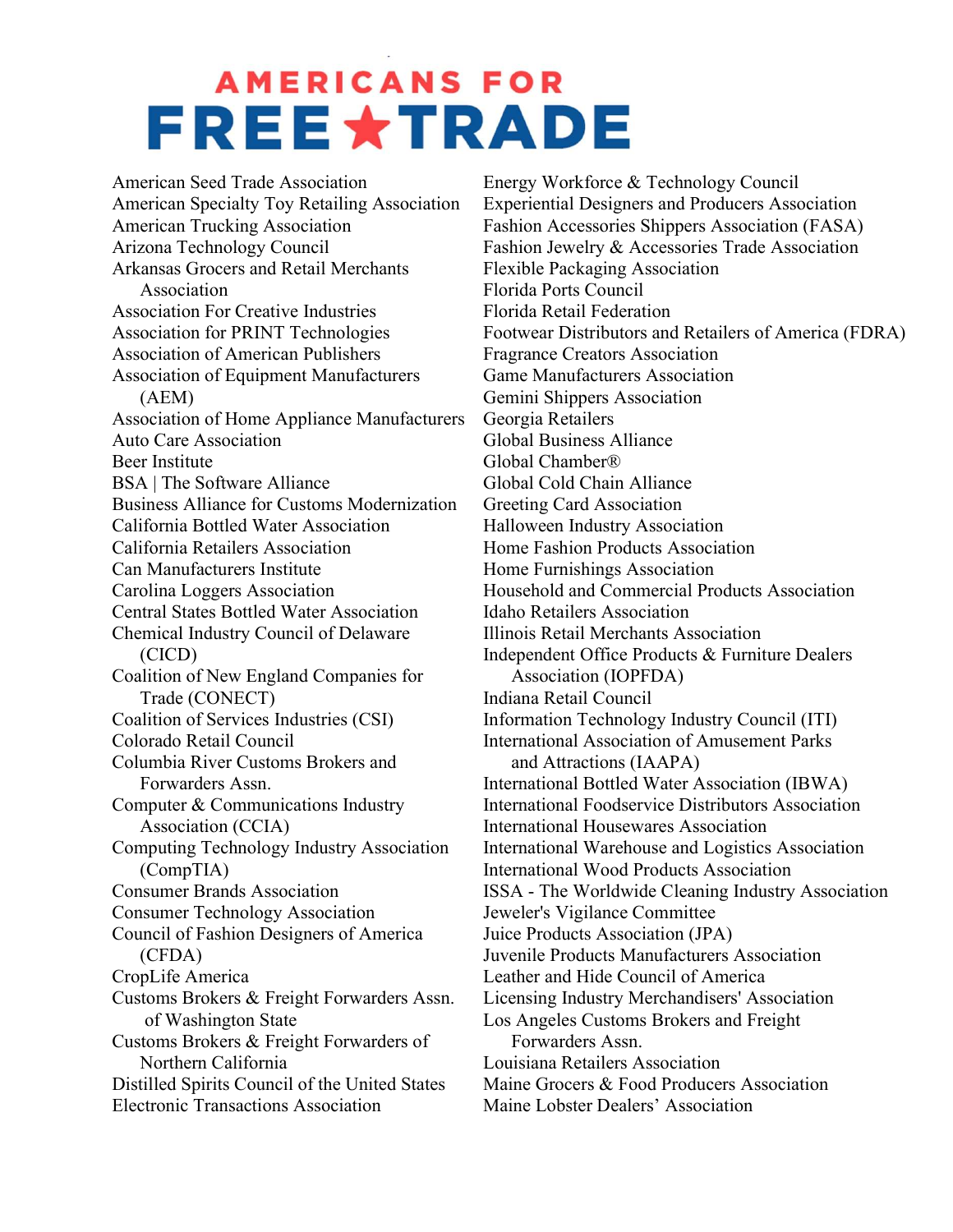## **AMERICANS FOR FREE \* TRADE**

Maritime Exchange for the Delaware River and Bay Maryland Retailers Association Michigan Chemistry Council Michigan Retailers Association Mid-America Bottled Water Association Minnesota Retailers Association Missouri Retailers Association Motor & Equipment Manufacturers Association Motorcycle Industry Council NAPIM (National Association of Printing Ink Manufacturers) National Association of Chain Drug Stores (NACDS) National Association of Chemical Distributors (NACD) National Association of Foreign-Trade Zones (NAFTZ) National Association of Home Builders National Association of Music Merchants National Association of Printing Ink Manufacturers National Association of Trailer Manufacturers (NATM) National Confectioners Association National Council of Chain Restaurants National Customs Brokers and Freight Forwarders Association of America National Electrical Manufacturers Association (NEMA) National Fisheries Institute National Foreign Trade Council National Grocers Association National Lumber and Building Material Dealers Association National Marine Manufacturers Association National Restaurant Association National Retail Federation National Ski & Snowboard Retailers Association National Sporting Goods Association Natural Products Association

New Jersey Retail Merchants Association North American Association of Food Equipment Manufacturers (NAFEM) North American Association of Uniform Manufacturers and Distributors (NAUMD) North Carolina Retail Merchants Association Northwest Bottled Water Association Ohio Council of Retail Merchants Outdoor Industry Association Pacific Coast Council of Customs Brokers and Freight Forwarders Assns. Inc. Pennsylvania Retailers' Association PeopleforBikes Personal Care Products Council Pet Industry Joint Advisory Council Plumbing Manufacturers International Power Tool Institute (PTI) Promotional Products Association International Recreational Off-Highway Vehicle Association Retail Association of Maine Retail Council of New York State Retail Industry Leaders Association Retailers Association of Massachusetts RISE (Responsible Industry for a Sound Environment) RV Industry Association San Diego Customs Brokers and Forwarders Assn. SEMI Semiconductor Industry Association (SIA) Snowsports Industries America Society of Chemical Manufacturers & Affiliates Software & Information Industry Association (SIIA) South Atlantic Bottled Water Association South Dakota Retailers Association Southeastern Bottled Water Association Specialty Equipment Market Association Specialty Vehicle Institute of America Sports & Fitness Industry Association TechNet Telecommunications Industry Association (TIA) Texas Water Infrastructure Network The Airforwarders Association The Fertilizer Institute The Hardwood Federation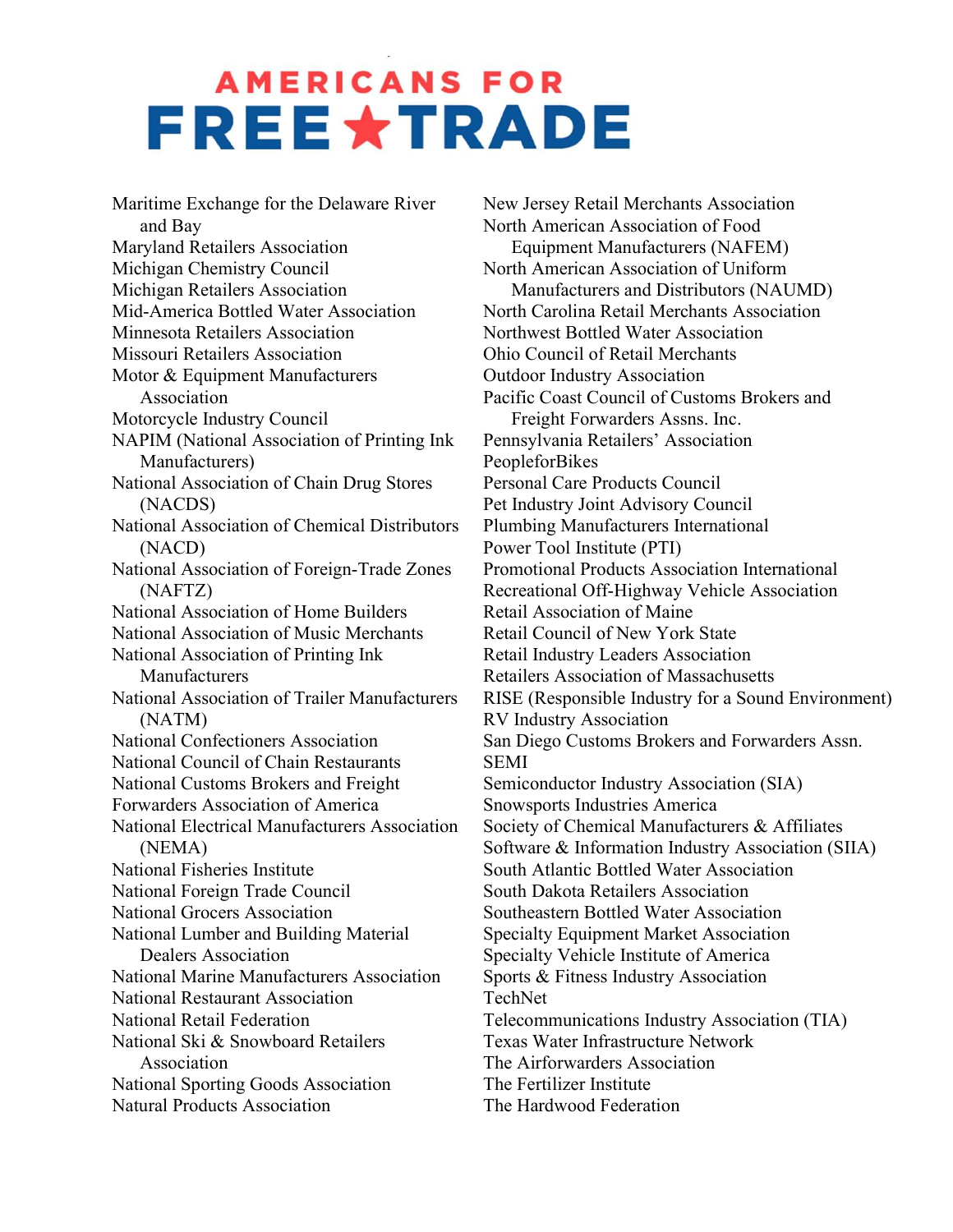## **AMERICANS FOR FREE\*TRADE**

The Toy Association The Vinyl Institute Travel Goods Association Truck & Engine Manufacturers Association (EMA) United States Council for International Business United States Fashion Industry Association

US Global Value Chain Coalition US-China Business Council Virginia Retail Merchants Association Virginia-DC District Export Council (VA-DC DEC) Washington Retail Association Window and Door Manufacturers Association World Pet Association, Inc. (WPA)

CC: Members of the United States Senate Members of the United States House of Representatives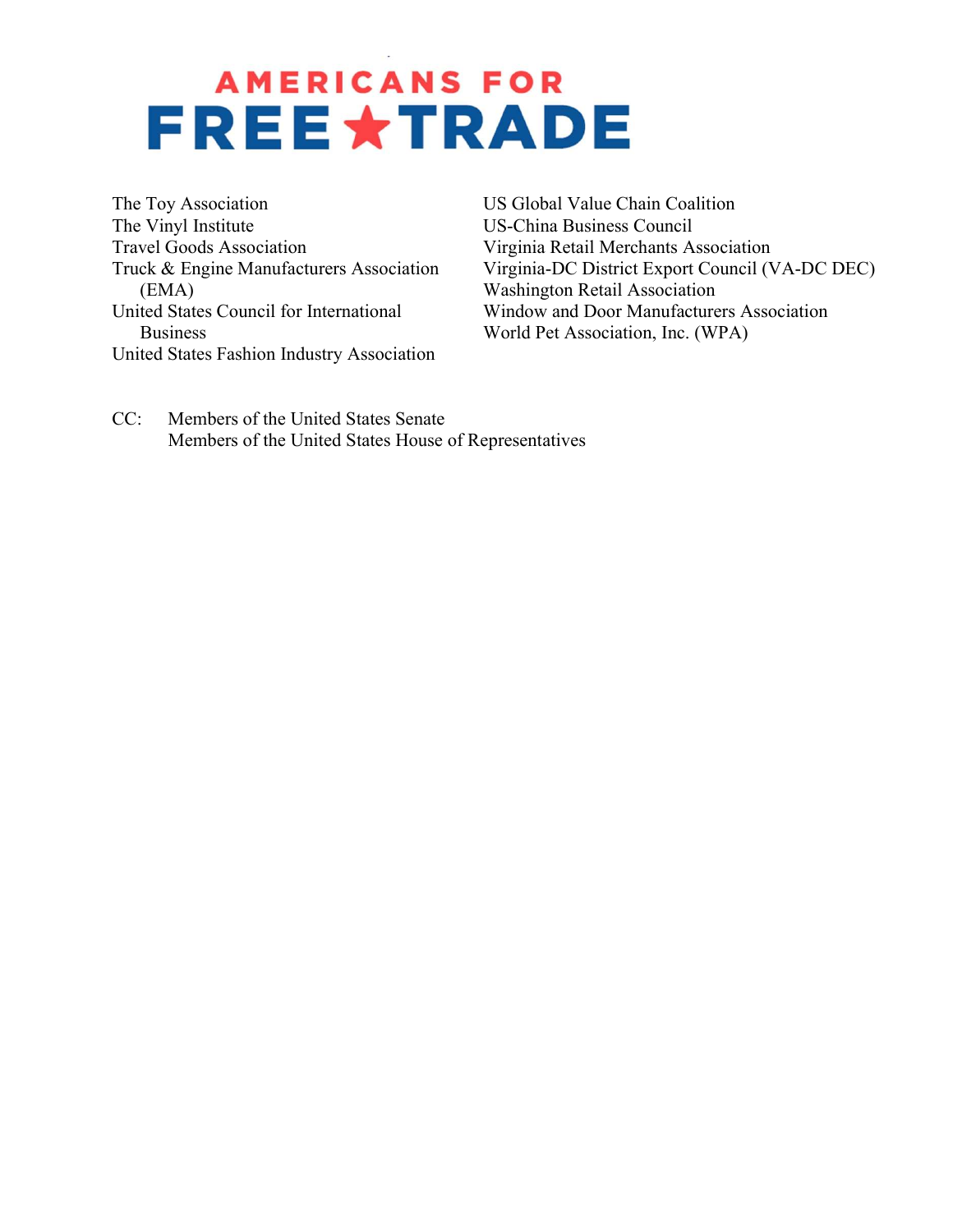# **AMERICANS FOR FREE\*TRADE AMERICANS FOR FREE \* TRADE**

### Articles Related to Tariffs' Effect on Inflation:

 Ex-Trump Adviser Cohn Says China Tariff Cuts Would Ease Inflation Bloomberg, Feb. 8, 2022

 Opinion: Biden wants more price-reducing 'competition.' Except in this one circumstance.

The Washington Post | Feb. 8, 2022

• Trump's China tariffs continue to vex small Minnesota importers Star Tribune | Feb. 6, 2022

 Will inflation see off the Trump tariffs? Vogue Business | Jan. 5, 2022

• Retreat From Globalization Adds to Inflation Risks The Wall Street Journal | Dec. 5, 2021

• Facing Down a Surprising Inflation Surge Harvard Kennedy School | Dec. 1, 2021

• PPI's Trade Fact of the Week: Trump tariff increases contribution to inflation:  $\sim 0.5\%$ Progressive Policy Institute Newsletter

• Inflationary Effects of Trade Disputes with China Federal Reserve Bank of San Francisco | Feb. 25, 2019

#### Administration Comments on Tariffs & Inflation

• Rolling back U.S.-China tariffs would ease inflation in the U.S., former Treasury secretary says

CNBC | Nov. 30, 2021

• The inflation-fighting step Biden has yet to take

CNN | Nov. 21, 2021